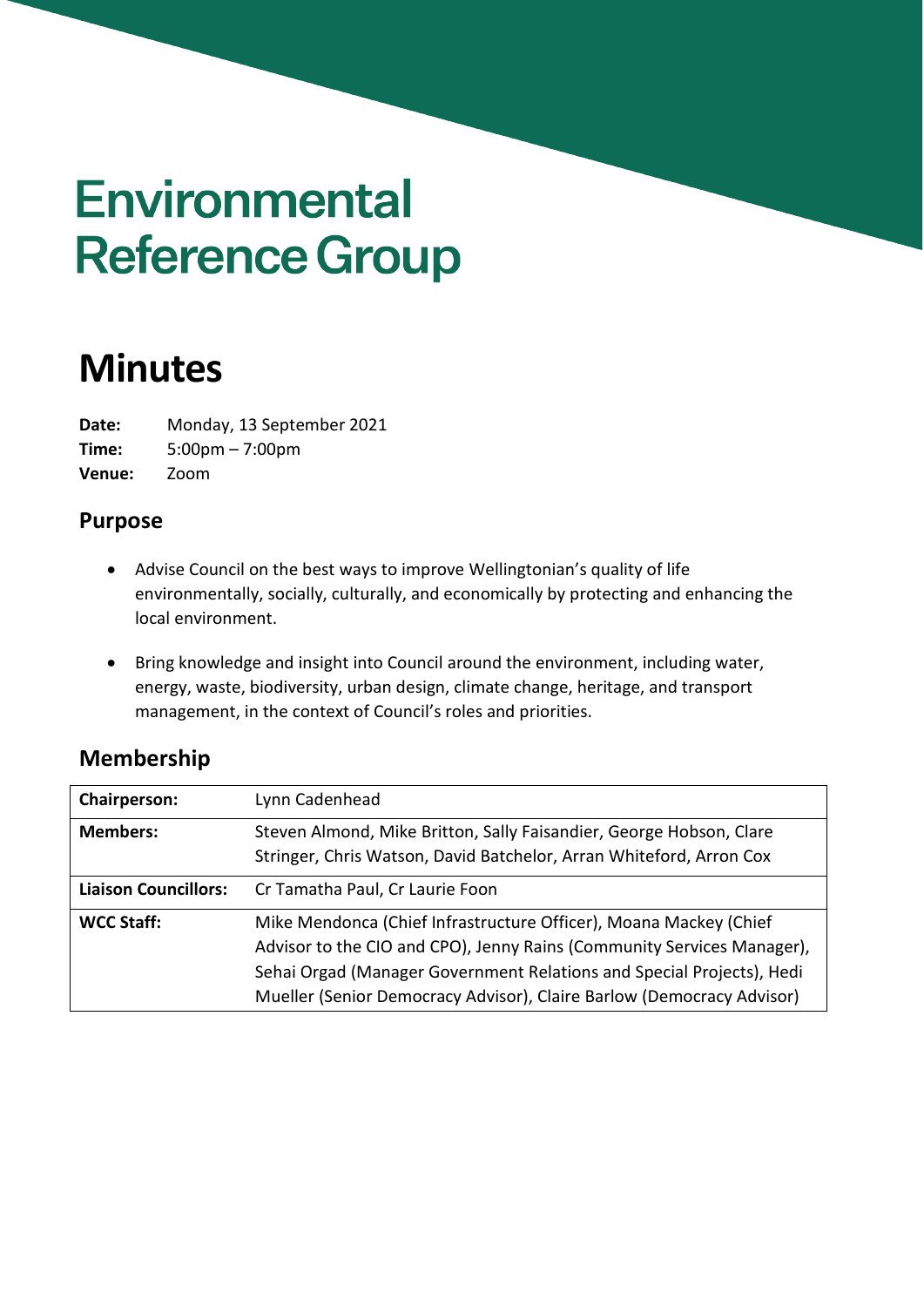# **Meeting Procedures**

#### **The meeting opened at 5:05pm**

Apologies were received from the following members:

- David Batchelor for the previous meeting
- Isla Day and Michelle Rush– for absence.
- No issues were raised with the minutes of the previous meeting.

Apologies and minutes carried **SF/CS**

No conflicts of interest were declared.

#### **Items**

#### **Pōneke Promise**, *Presented by Sehai Orgad and Jenny Rains*

Sehai and Jenny co-presented on the current progress of this initiative. The programme is set up to harness the drive of the community, in response to safety concerns in and around Courtney Place. They introduced the new website, which goes live on 20 September and shows visually what is being done to make our city safer. Sehai indicated that she would distribute a copy of the paper that had recently gone to Council.

Members shared their insights into minority groups who may not yet have been heard from and suggested that data collected might be able to be coordinated with the FIXit app.

#### **Lyn facilitated a round of introductions for the benefit of Arran Whiteford, a new member to the group.**

#### **Councillor Updates,** *Cr Paul and Cr Foon*

Cr Paul briefed members on the progress of the District Plan and preparations for public consultation. She also talked about a recent submission to the Select Committee on the exposure draft of the Natural and Built Environments Act and her attendance at the Regional Climate Change Committee meeting the week before. She highlighted some of the work that Council had been doing since the last meeting, including approving the Dog Policy and Animal Report, conversations about the Tracks Network Plan, recent developments with the Three Waters proposal, the Cycleway Master Plan, and a recent hui which younger Council members participated in.

Cr Foon spoke briefly about emissions and increasing costs and WCC's aspirations to reduce these. She also updated the group on the following papers coming to Council:

- Funding paper for Sludge Removal
- Strategic Waste Review how will we deal with our residual waste (due to Council 14 October)
- Te Atakura paper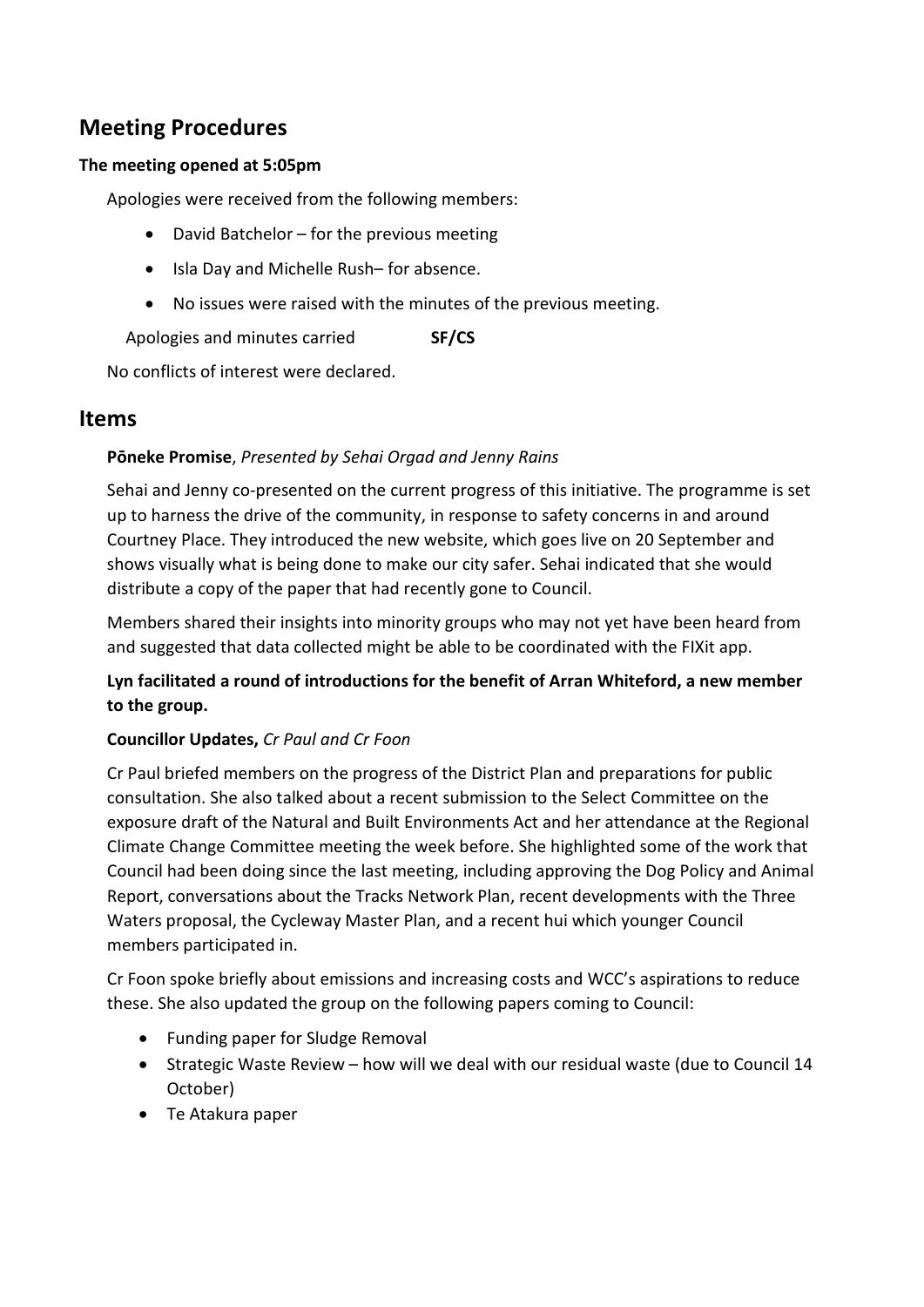#### **General Discussion**

There was brief discussion around Three Waters reforms and the emphasis being more on pipes than environmental outcomes.

Mike Mendonca spoke about the two Waste papers and agreed to provide some information to members for feedback.

#### **Portfolio Discussion**

Members were updated to changes on portfolio leads as follows:

- George will take the lead on Biodiversity
- David will lead Heritage
- Sally will replace Eleanor as the Urban Design lead.
- Arron Cox will be resigning from the group after this meeting.
- The Fresh Water portfolio is now vacant.

It was suggested that the wording in the portfolio general information be updated to "recognise, respect, and apply principles of Te Tiriti".

Lyn thanked both Arron and Eleanor for their contributions to the group.

#### **Work Plan/Annual Report**

Lynn provided an update on the group's Annual Report and then discussed the Workplan and asked for feedback.

#### **Member Updates**

**George:** Biodiversity - continues to meet with the Urban Ecology Manager and has also met with Vida Christeller to provide some feedback into the Green Networks Plan.

**Sally:** Urban Design – gave a heads-up that staff will present the Green Networks Plan to Councillors in October and then they will present to ERG in November. Staff are keen to hear the group's views.

**David:** Heritage - Wellington Heritage Week is coming up on 25 October. Lyn, Sally and David met with Mark Lindsay to discuss the Draft Heritage Policy.

**Steve:** Waste - was going to mention the Strategic Waste Review but will wait for Mike Mendonça to send through the information.

**Lyn:** presented Clare's submission on Trading and Events in Public Places Policy at a Council hearing.

#### **Staff Updates**

**Mike Mendonca:** Talked briefly about **r**esilience, both flooding and stormwater as well as seismic resilience. The District Plan is a once in a lifetime opportunity to build this into the city's future.

**Moana Mackey:** Highlighted that October is a very busy month with the Draft District Plan, Let's Get Wellington Moving, the Cycleway Master Plan and the Landfill Extension.